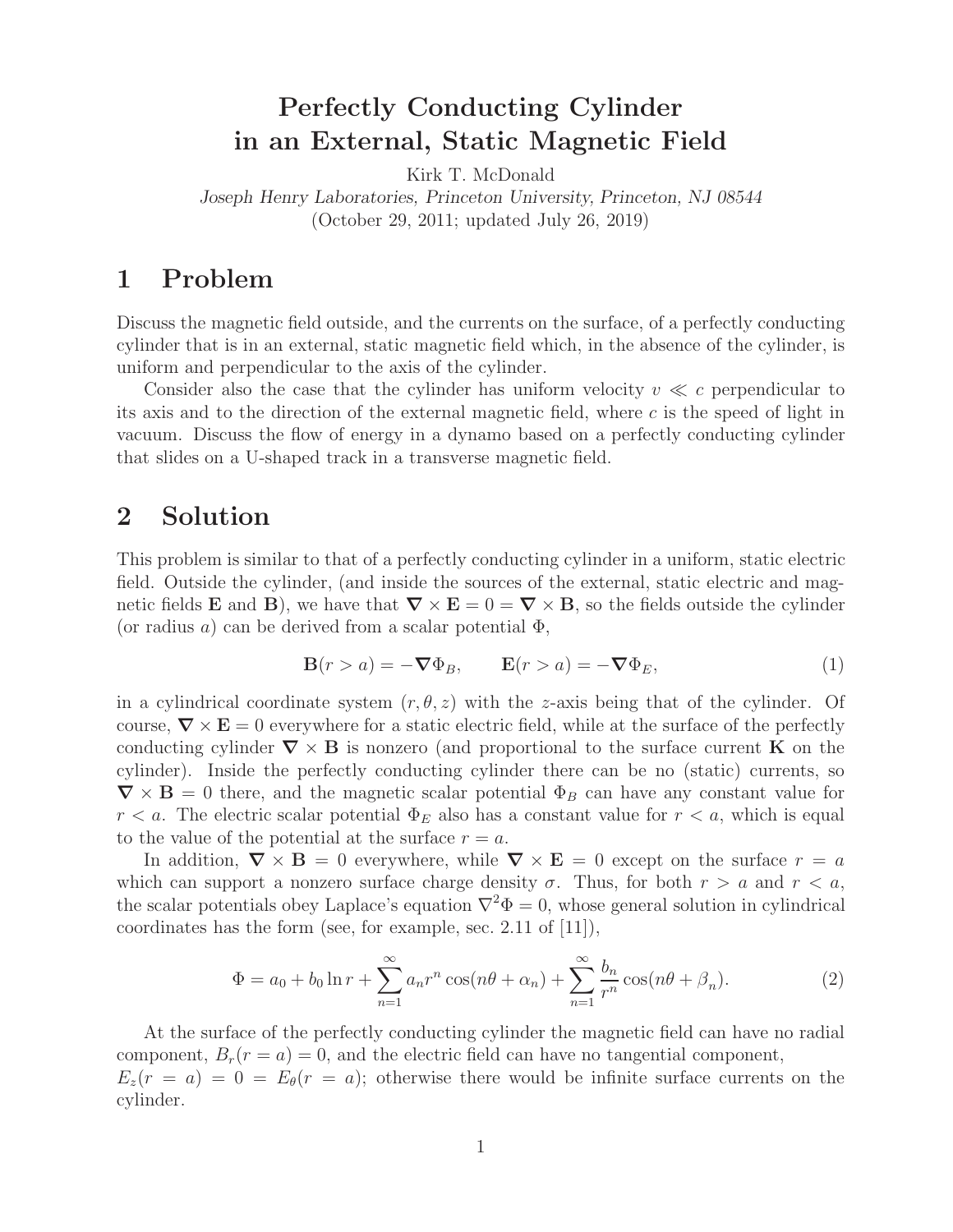We suppose that the external electric and magnetic fields  $\mathbf{E}_0$  and  $\mathbf{B}_0$  are in the  $+x$ direction, so they can be derived from the scalar potentials,

$$
\Phi_{0,E} = -E_0 x = -E_0 r \cos \theta, \qquad \Phi_{0,B} = -B_0 x = -B_0 r \cos \theta.
$$
\n(3)

Then, the total potentials for  $r > a$  must have the forms,

$$
\Phi_E = -E_0 r \cos \theta + \frac{E_1 \cos \theta}{r}, \qquad \Phi_B = -B_0 r \cos \theta + \frac{B_1 \cos \theta}{r}, \qquad (4)
$$

referring to eq. (2). The field components for  $r > a$  are,

$$
E_r(B_r) = -\frac{\partial \Phi_{E(B)}}{\partial r} = E_0(B_0) \cos \theta + \frac{E_1(B_1)}{r^2} \cos \theta, \qquad (5)
$$

$$
E_{\theta}(B_{\theta}) = -\frac{1}{r} \frac{\partial \Phi_{E(B)}}{\partial \theta} = -E_0(B_0) \sin \theta + \frac{E_1(B_1)}{r^2} \sin \theta.
$$
 (6)

The tangential electric field,  $E_{\theta}$ , and the perpendicular magnetic field,  $B_r$ , vanish at the surface  $r = a$  of a perfect conductor, so we learn that,

$$
E_1 = a^2 E_0
$$
, and  $B_1 = -a^2 B_0$ . (7)

Hence, the fields for  $r > a$  are,

$$
E_r = E_0 \cos \theta \left( 1 + \frac{a^2}{r^2} \right), \tag{8}
$$

$$
E_{\theta} = -E_0 \sin \theta \left( 1 - \frac{a^2}{r^2} \right), \qquad (9)
$$

$$
B_r = B_0 \cos \theta \left( 1 - \frac{a^2}{r^2} \right), \qquad (10)
$$

$$
B_{\theta} = -B_0 \sin \theta \left( 1 + \frac{a^2}{r^2} \right). \tag{11}
$$

Since the electric and magnetic fields are zero inside the perfectly conducting cylinder, the surface charge density  $\sigma$  at  $r = a$  is (in Gaussian units),

$$
\sigma = \frac{E_r(r=a)}{4\pi} = \frac{E_0}{2\pi} \cos \theta, \qquad (12)
$$

and the surface current  $\mathbf{K} = (c/4\pi) \hat{\mathbf{r}} \times \mathbf{B}(r = a)$  is,<sup>1</sup>

$$
K_z = \frac{c}{4\pi} B_\theta(r = a) = -\frac{c}{2\pi} B_0 \sin \theta.
$$
\n(13)

Both the total charge and current densities on the surface  $r = a$  are zero. The surface current is in the  $-z$  direction for  $y > 0$ , and in the  $+z$  direction for  $y < 0$ . The magnetic field due to these currents is in the  $-x$  direction for  $|y| < a$ , as needed to cancel the external magnetic field  $B_0 \hat{\mathbf{x}}$  at the surface of the perfectly conducting cylinder, where the perpendicular component  $(B_x \text{ at } y = 0)$  of the magnetic field must be zero.

<sup>&</sup>lt;sup>1</sup>The surface charges and currents experience outward radial forces proportional to  $E_r^2$  and  $B_\theta^2$ , respectively. A nonclassical force is required to keep the charges and currents from leaving the surface. Here, we simply assume that charges and currents can exist on the surface of a perfect conductor.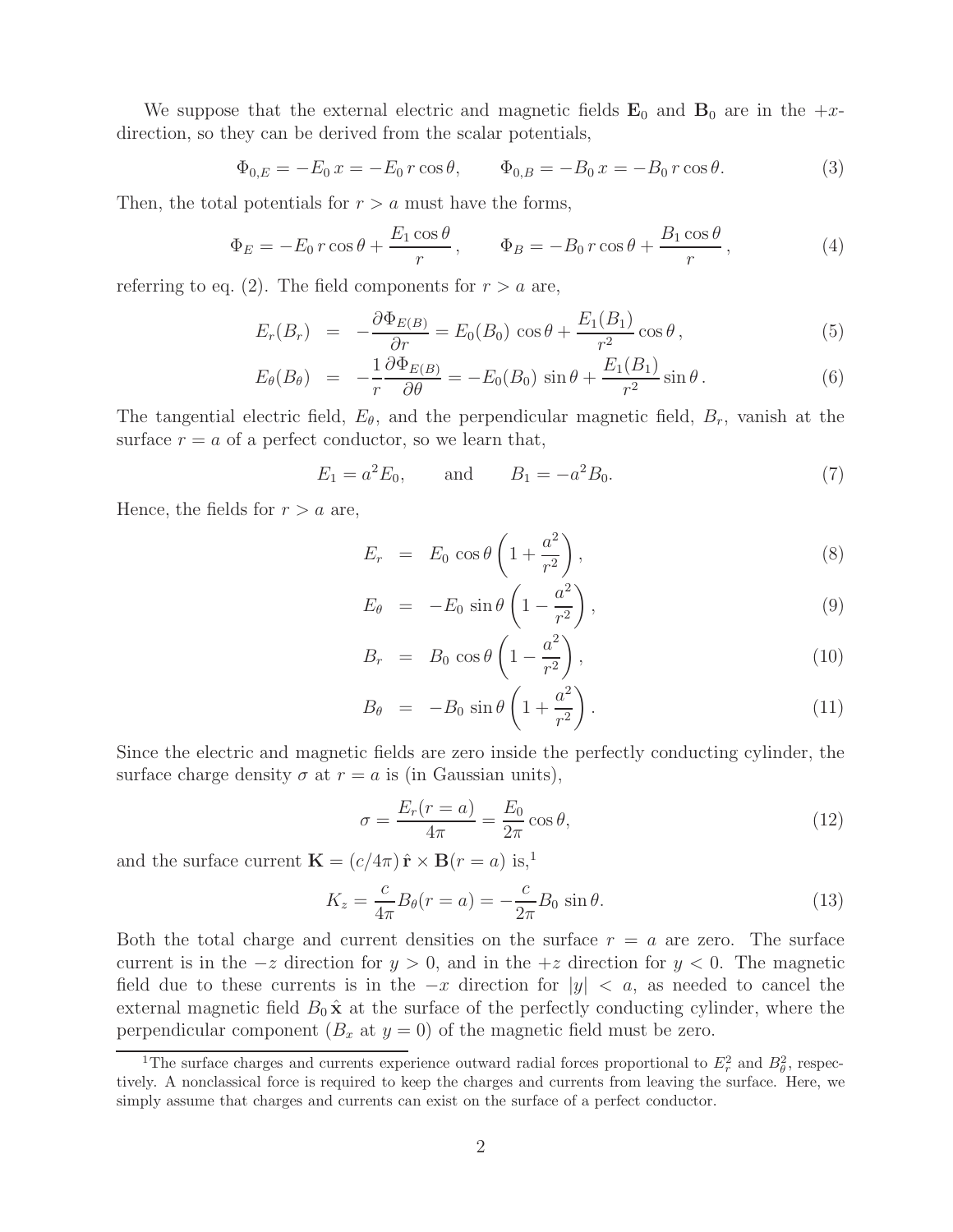### **2.1 Rotating Cylinder**

*This section added July 23, 2019, following a suggestion by J. Castro Paredes.*

If the perfectly conducting cylinder rotates about its axis, the surface charge and current distributions  $(12)-(13)$  remain the same in the lab frame, while the cylinder rotates with respect to them. No energy is dissipated during this motion, which in principle could persist forever.

#### **2.1.1 Poor Conductor**

It may be of interest to consider also the case of a poorly conducting cylinder, such that the external magnetic field completely penetrates into the cylinder.<sup>2</sup> In this section we suppose that the external electric field  $\mathbf{E}_0$  is zero, and we neglect the effect of magnetic fields induced by currents in the poorly conducting cylinder, such that  $\mathbf{B} \approx \mathbf{B}_0$ . Then, if the cylinder is not rotating, there are no charge or current distributions associated with the cylinder, and the electric field remains zero.

If the cylinder rotates with angular velocity  $\omega$  about its  $(z)$  axis, an axial eddy-current density  $J_z(r, \phi)$  is induced (plus radial currents at the ends of the long/infinite cylinder) by the changing magnetic flux through loops that rotate with the cylinder. In particular, we consider a "loop" consisting of the axis of the cylinder plus the line parallel  $(r_0, \phi_0, z)$  to the z-axis, which is completed by radial line segments at  $z = \pm \infty$ . If we define the normal to this loop to be in the  $+\phi$  direction, then the magnetic flux  $\Phi$  per unit length in z through this loop is,  $\Phi(r_0, \phi_0) \approx -B_0 r_0 \sin \phi_0.$  (14)

$$
\Phi(r_0, \phi_0) \approx -B_0 r_0 \sin \phi_0. \tag{14}
$$

As the loop rotates about the z-axis with angular velocity  $\omega = d\phi_0/dt$ , an electric field is induced along the line  $(r_0, \phi_0, z)$  with strength,

$$
E_z(r_0, \phi_0) = -\frac{\mathcal{EMF}}{\text{unit length}} = \frac{1}{c} \frac{d\Phi(r_0, \phi_0)}{dt} \approx \frac{B_0 r_0 \omega \cos \phi_0}{c} \,. \tag{15}
$$

If the small, but nonzero, resistivity of the cylinder is  $\rho$ , then the current density along the line  $(r_0, \phi_0, z)$  is,

$$
J_z(r_0, \phi_0) = \frac{E_z(r_0, \phi_0)}{\varrho} \approx \frac{B_0 r_0 \omega \cos \phi_0}{c \varrho}.
$$
\n(16)

Note that the total current crossing any plane of constant z is zero.

The total power  $P$  per unit length dissipated by Joule heating is,

$$
P = \tau \omega = \int_0^a r_0 dr_0 \int_0^{2\pi} d\phi_0 J_z^2 \varrho \approx \frac{\pi a^4 B_0^2 \omega^2}{4c^2 \varrho} = \frac{a^2 B_0^2 \omega^2}{4c^2 R},\tag{17}
$$

where  $\tau \approx a^2 B_0^2 \omega / 4c^2 R$  is the torque per unit length required to rotate the cylinder, and  $R = \rho/\pi a^2$  is the resistance per unit length of the cylinder to axial currents. Thus, power PL would be required to keep a cylinder of length L rotating with angular velocity  $\omega$  in the presence of static magnetic field  $\mathbf{B}_0$  perpendicular to its axis.

<sup>&</sup>lt;sup>2</sup>The case of an infinite cylinder made of a good conductor with relative permeability  $\mu$  is considered in probs. 7.30-38 of [1], and in sec. 5.7 of [2]. Much of the technical literature on this theme emphasizes hollow cylinders of finite length; see, for example [3]-[6]. Rotating spheres and ellipsoids are discussed in [7]-[9]. For a general review, see [10]. It requires considerable effort to relate these analyses involving Bessel functions of imaginary argument to the simple results of this section.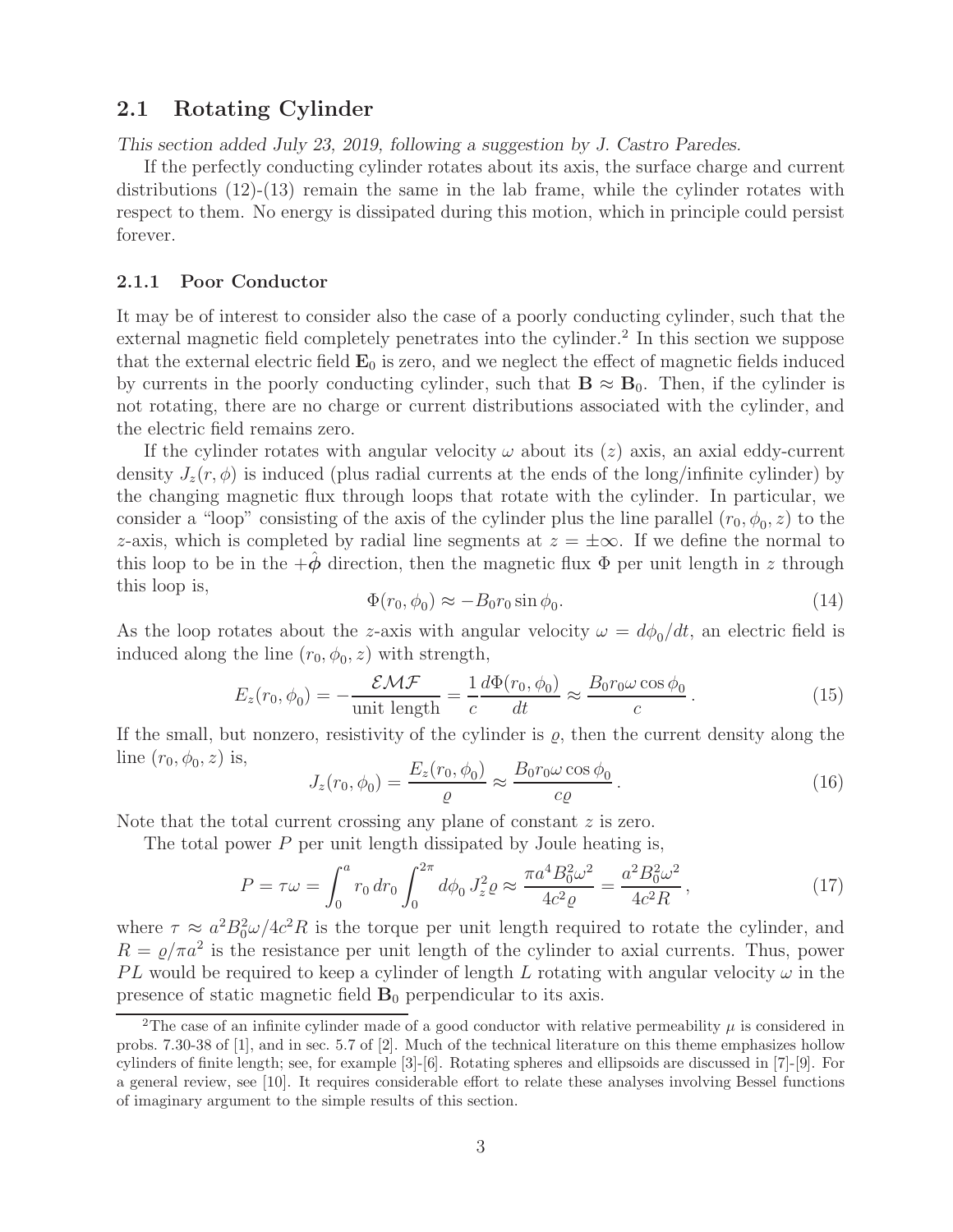## **3 The Cylinder Moves in the** y**-Direction at Constant Speed**

The preceding analysis assumed that the cylinder was at rest. Suppose instead that the cylinder has speed  $v \ll c$  in the y-direction, where c is the speed of light in vacuum.

In the rest frame of the cylinder, in which quantities are denoted with the superscript  $\star$ , the external fields are,

$$
\mathbf{E}^{\star} \approx \mathbf{E}_0 + \frac{\mathbf{v}}{c} \times \mathbf{B}_0, \qquad \mathbf{B}^{\star} \approx \mathbf{B}_0 - \frac{\mathbf{v}}{c} \times \mathbf{E}_0,
$$
\n(18)

for  $v \ll c$ . When the external field in the lab frame is either purely electric or purely magnetic, we have that in the rest frame (whose velocity in the lab frame is  $\mathbf{v} = v \hat{\mathbf{y}}$ ),

$$
\mathbf{E}_0^{\star} \approx E_0 \hat{\mathbf{x}}, \qquad \mathbf{B}_0^{\star} \approx \frac{v}{c} E_0 \hat{\mathbf{z}}, \qquad \text{or} \qquad \mathbf{E}_0^{\star} \approx -\frac{v}{c} B_0 \hat{\mathbf{z}}, \qquad \mathbf{B}_0^{\star} \approx B_0 \hat{\mathbf{x}}.
$$
 (19)

Then, the results of sec. 2 apply in the rest frame of the cylinder for the effects of the xcomponents of the external fields, if we work in cylindrical coordinates  $(r', \theta', z)$  with origin at the instantaneous axis of the moving cylinder. Then,  $\hat{\mathbf{y}} = \sin \theta' \hat{\mathbf{r}}' + \cos \theta' \hat{\theta}'$ , *etc.* 

The transformations of the fields from the rest frame to the lab frame are (for  $v \ll c$ ),

$$
\mathbf{E} \approx \mathbf{E}^* - \frac{\mathbf{v}}{c} \times \mathbf{B}^*, \qquad \mathbf{B} \approx \mathbf{B}^* + \frac{\mathbf{v}}{c} \times \mathbf{E}^*.
$$
 (20)

For an external field  $E_0 \hat{\mathbf{x}}$  in the lab frame, the magnetic field in the rest frame must vanish inside the cylinder. To cancel the magnetic field  $\mathbf{B}_0^* = v E_0 \hat{\mathbf{z}}/c$  the cylinder must have an axial surface current,

$$
K_{\theta'}^* = -\frac{v}{4\pi} E_0,\tag{21}
$$

which creates axial field  $B_z^* = -vE_0/c$  inside the cylinder. In the idealization of an infinite cylinder, this surface current creates vanishing small magnetic field outside the cylinder, where the magnetic field remains  $\mathbf{B}_0^*$ . Hence, the fields in the lab frame for  $r' \ge a$  are,

$$
E_{r'} = E_r^* = E_0 \cos \theta' \left( 1 + \frac{a^2}{r'^2} \right),
$$
\n(22)

$$
E_{\theta'} = E_{\theta}^* = -E_0 \sin \theta' \left( 1 - \frac{a^2}{r'^2} \right),
$$
\n(23)

$$
B_z = \frac{v}{c} E_0 - \frac{v}{c} (\cos \theta' E_r^* - \sin \theta' E_\theta^*) = -\frac{v}{c} E_0 \frac{a^2}{r'^2} \cos 2\theta'. \tag{24}
$$

The surface charge and current densities obey the transformations (for  $v \ll c$ ),

$$
\sigma \approx \sigma^* + \frac{\mathbf{v} \cdot \mathbf{K}^*}{c^2} = \frac{E_0}{2\pi} \cos \theta' \left( 1 - \frac{v^2}{2c^2} \right) \approx \frac{E_0}{2\pi} \cos \theta', \tag{25}
$$

$$
\mathbf{K} \approx \mathbf{K}^{\star} + \sigma^{\star} \mathbf{v}_{\theta'} = \frac{v E_0}{4\pi} \cos 2\theta' \hat{\theta}', \qquad (26)
$$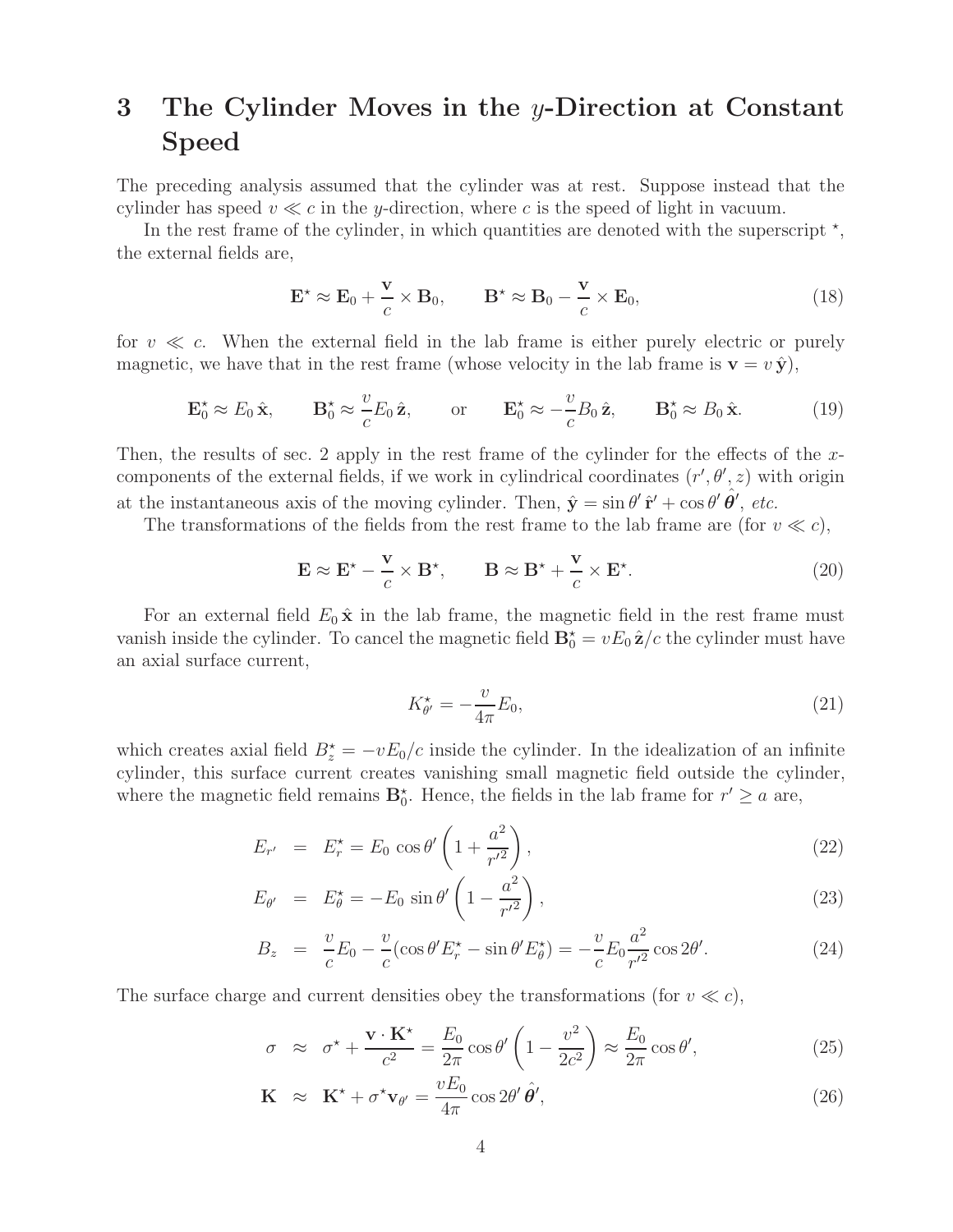recalling eq. (12). The lab-frame surface current (26) is the source of the external, lab-frame magnetic field (24), and obeys the condition that  $\mathbf{B}(r' = a^+) = (4\pi/c)\mathbf{K} \times \hat{\mathbf{r}}'$ , noting that **B** vanishes inside the cylinder.

For the case of only an external magnetic field  $B_0 \hat{\mathbf{x}}$  in the lab frame, the electric field inside the cylinder must vanish in its rest frame. To cancel the field  $\mathbf{E}_0^* \approx -vB_0\hat{\mathbf{z}}/c$  the cylinder takes on a surface charge density  $\sigma^* = kz$ , which leads to an electric scalar potential  $V^*$  given by,

$$
V^{\star}(r',0,z) = \int_0^{2\pi} a \, d\theta' \int_{-\infty}^{\infty} dz' \frac{kz'}{\sqrt{(z'-z)^2 + a^2 + r'^2 + 2ar'\cos\theta'}} = 2\pi a k z. \tag{27}
$$

The corresponding electric field is  $E_z^* = -2\pi ak$ , so this cancels the axial electric field  $-vB_0/c$ everywhere in the rest frame of the cylinder for  $k = -vB_0/2\pi ac$ . Hence, the fields in the lab frame are,

$$
B_{r'} = B_r^* = B_0 \cos \theta' \left( 1 - \frac{a^2}{r'^2} \right),
$$
\n(28)

$$
B_{\theta'} = B_{\theta}^* = -B_0 \sin \theta' \left( 1 + \frac{a^2}{r'^2} \right),
$$
\n(29)

$$
E_z = \frac{v}{c} \left( \cos \theta' B_r^* - \sin \theta' B_\theta^* \right) = \frac{v}{c} B_0 \left( 1 - \frac{a^2 \cos 2\theta'}{r'^2} \right),\tag{30}
$$

for  $r' \ge a$ . The surface charge and current densities in the lab frame are given by (for  $v \ll c$ ),

$$
\sigma \approx \sigma^* + \frac{\mathbf{v} \cdot \mathbf{K}^*}{c^2} = -\frac{vB_0 z}{2\pi ac},\tag{31}
$$

$$
\mathbf{K} \approx \mathbf{K}^* + \sigma^* \mathbf{v}_{\theta'} \approx -\frac{cB_0}{2\pi} \sin \theta' \hat{\mathbf{z}}, \tag{32}
$$

recalling eq. (13).

It is noteworthy that the lab-frame electric field at the surface of the conducting cylinder,

$$
E_z(r'=a) = \frac{v}{c}B_0(1 - \cos 2\theta') = \frac{2v}{c}B_0\sin^2\theta',
$$
\n(33)

is tangential to the surface of the cylinder. Thus, we see that **the condition that the electric field be perpendicular to the surface of a perfectly conducting cylinder holds only in the rest frame of the cylinder**. <sup>3</sup> Note also that the electric field (33) is everywhere positive, while the surface current (32) is positive only for  $\sin \theta' < 0$ . That is, in **a moving perfect conductor the signs of the surface current and surface electric field are not correlated**.

<sup>&</sup>lt;sup>3</sup>The condition that the magnetic field have no component normal to the surface of a perfect conductor holds in any frame, in that the electric field in the rest frame is normal to the surface, so its transform ∝ **v** × **E**<sup>⊥</sup> to a magnetic field in a frame with velocity **v** also has no normal component. Hence, lines of the magnetic field can never cross a perfect conductor, whether at rest or in motion, since they would need to be normal to the surface at some point if they were to cross. An implication for the present example is that the total magnetic flux in  $y$  "above" and "below" the perfectly conducting cylinder remains constant as the cylinder moves. Only for an external field of infinite extent in y can that field remain constant during the motion of the cylinder, as tacitly assumed here.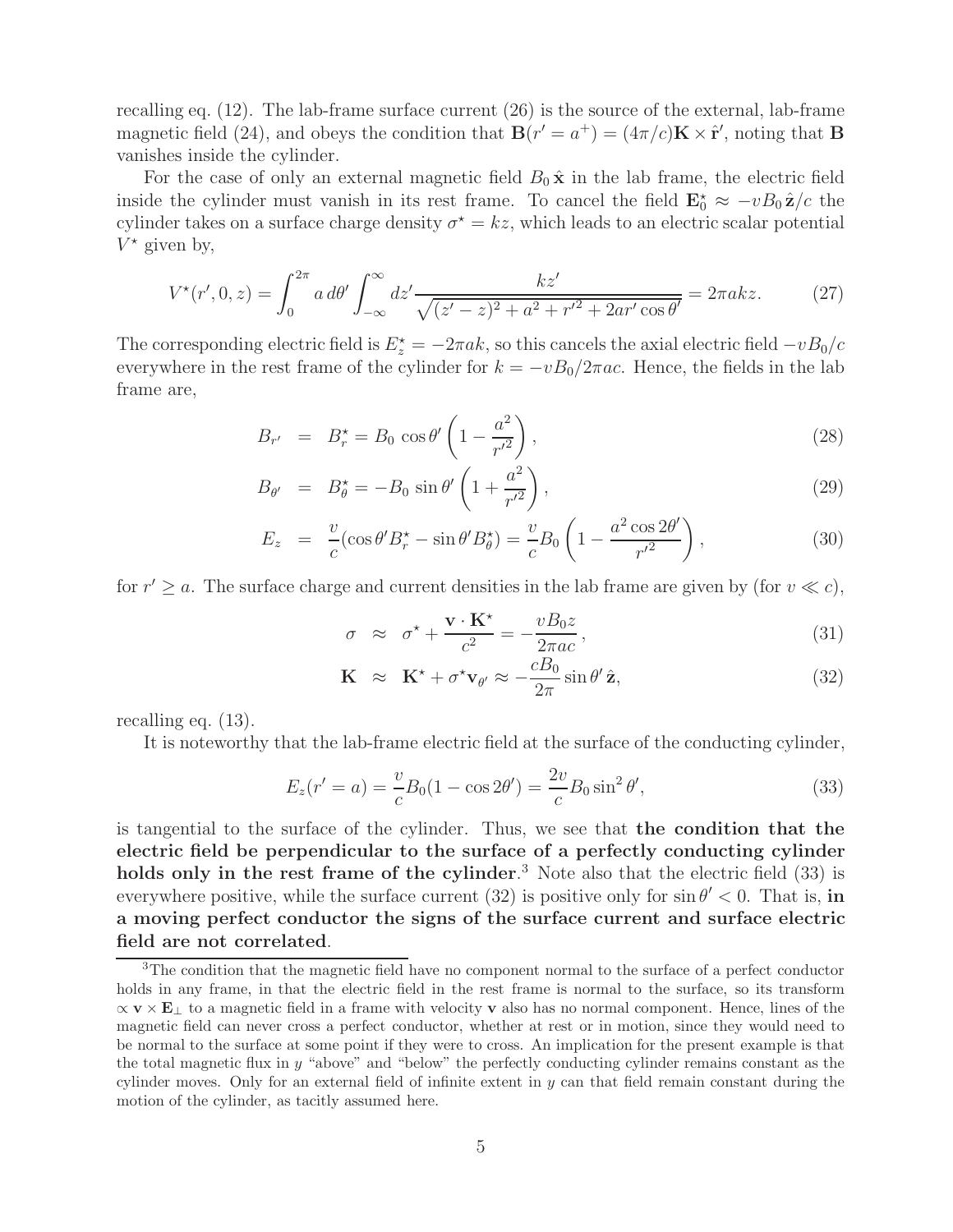#### **3.1 Stored Electromagnetic Energy**

The volume density u of electromagnetic energy stored in the fields is given by,

$$
u = \frac{\mathbf{E}^2 + \mathbf{B}^2}{8\pi} = \frac{(\mathbf{E}_0 + \mathbf{E}_a)^2 + (\mathbf{B}_0 + \mathbf{B}_a)^2}{8\pi} \equiv \frac{\mathbf{E}_0^2 + \mathbf{B}_0^2}{8\pi} + u_a,
$$
(34)

where  $\mathbf{E}_a$ ,  $\mathbf{B}_a$  and  $u_a$  are the changes to the fields and stored energy when a perfectly conducting cylinder of radius a is present (and moving with velocity  $v \hat{y}$ ); these terms all include factors of a or v.

For the case of an external electric field, we have from eqs.  $(22)-(24)$  that (to order  $v/c$ ),

$$
u_a = \frac{E_0^2}{8\pi} \left( \frac{2a^2}{r'^2} \cos 2\theta' + \frac{a^4}{r'^4} \right)
$$
 (35)

Similarly, for the case of an external magnetic field, we have from eqs. (28)-(30) that (to order  $v/c$ ,

$$
u_a = \frac{B_0^2}{8\pi} \left( -\frac{2a^2}{r'^2} \cos 2\theta' + \frac{a^4}{r'^4} \right)
$$
 (36)

For nonzero  $v$  these energy densities are time dependent, so there must be a flow of energy in the vicinity of the cylinder in these cases.

### **3.2 Energy Flow**

When the cylinder is in motion, we can expect it to be associated with a flow of electromagnetic energy. To discuss this, we consider the Poynting vector **S**,

$$
\mathbf{S} = \frac{c}{4\pi} \mathbf{E} \times \mathbf{B} = \frac{c}{4\pi} \left[ \left( E_{\theta'} B_z - E_z B_{\theta'} \right) \hat{\mathbf{r}}' + \left( E_z B_{r'} - E_{r'} B_z \right) \hat{\theta'} + \left( E_{r'} B_{\theta'} - E_{\theta}^{\prime} z B_{r'} \right) \hat{\mathbf{z}} \right], (37)
$$

which implements conservation of energy according to,

$$
\nabla \cdot \mathbf{S} = -\frac{\partial u}{\partial t},\tag{38}
$$

for  $r' > a$ .

For the case of an external electric field, we have from eqs. (22)-(24) that,

$$
\mathbf{S} = -\frac{vE_0^2}{4\pi} \frac{a^2}{r'^2} \cos 2\theta' \left[ \sin \theta' \left( 1 - \frac{a^2}{r'^2} \right) \hat{\mathbf{r}}' + \cos \theta' \left( 1 + \frac{a^2}{r'^2} \right) \hat{\boldsymbol{\theta}}' \right].
$$
 (39)

In the limit  $a \to 0$  there is no flow of energy in the lab frame, where there is only a constant electric field plus a moving charged wire that (perhaps surprisingly) produces no **E** or **B** fields.

Similarly, for the case of an external magnetic field, we have from eqs. (28)-(30) that,

$$
\mathbf{S} = \frac{vB_0^2}{4\pi} \left( 1 - \frac{a^2}{r'^2} \cos 2\theta' \right) \left[ \sin \theta' \left( 1 + \frac{a^2}{r'^2} \right) \hat{\mathbf{r}}' - \cos \theta' \left( 1 - \frac{a^2}{r'^2} \right) \hat{\boldsymbol{\theta}}' \right]. \tag{40}
$$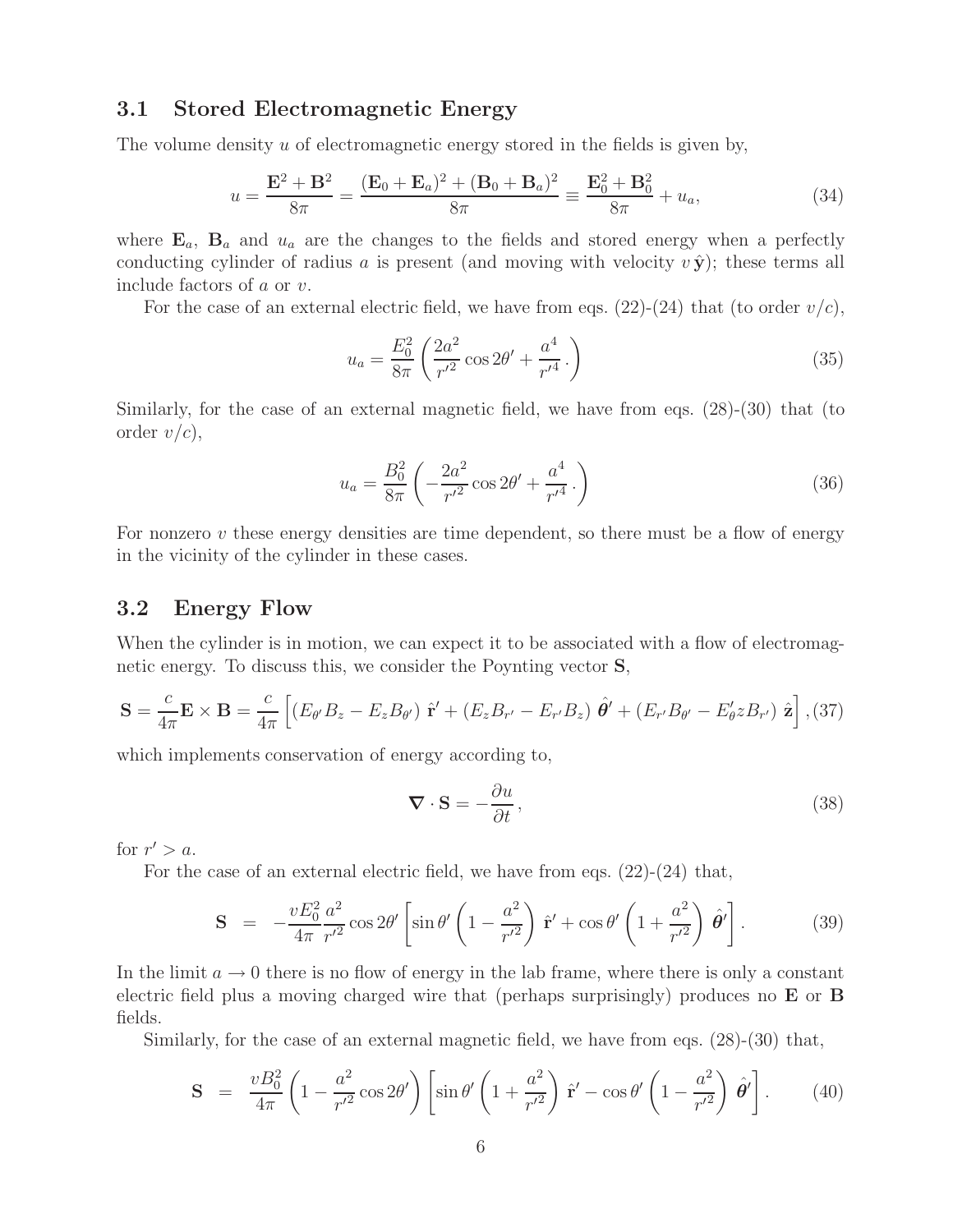In the limit  $a \to 0$  the energy flow is nonzero,  $\mathbf{S} = -vE_0^2 \hat{\mathbf{y}}/4\pi$ , since according to eq. (30) the moving, perfectly conducting wire is associated with a uniform electric field  $E_z = -vB_0/c$ in the lab frame.

Note that  $S_{r'}(r' = a)$  is nonzero for the case of a moving cylinder in a magnetic field, while averaging to zero over azimuth  $\theta'$ . A perfect conductor at rest cannot have any Poynting flux perpendicular to its surface, but we see that this is not necessarily so for a perfect conductor in motion. This is an example of the relativity of steady energy flow, which is explored further in sec. 4 below.

The flow of energy described by eqs. (39) and (40) falls off at least as fast as  $1/r'^2$  (in cylindrical coordinates), and does not correspond to "radiation to infinity". The energy flow is significant only in the "near zone", whose extent is a few times the radius  $a$  of the cylinder. Within this "near zone" the stored electromagnetic energy is rearranged as the cylinder moves, and the Poynting vector **S** describes the details of this rearrangement.

#### **3.3 Forces on the Cylinder**

As discussed elsewhere [12], the least ambiguous method to calculate force **F** on a rigid body in an electromagnetic field is via the Maxwell stress tensor  $T_{ij}$ , which relates to the force  $F_i$ on a surface element  $d$ Area<sub>j</sub> according to,

$$
F_i = \int \sum_k T_{ij} \ d\text{Area}_j,\tag{41}
$$

where,

$$
T_{ij} = \frac{E_i D_j + B_i H_j}{4\pi} - \delta_{ij} \frac{\mathbf{E} \cdot \mathbf{D} + \mathbf{B} \cdot \mathbf{H}}{8\pi}.
$$
 (42)

For the case of an external electric field, we have from eqs.  $(22)-(24)$  that at the surface  $r' = a$  of the moving cylinder,

$$
\begin{pmatrix}\nT_{r'r'} & T_{r'\theta'} & T_{r'z} \\
T_{\theta'r'} & T_{\theta'\theta'} & T_{\theta'z} \\
T_{zr'} & T_{z\theta'} & T_{zz}\n\end{pmatrix} = \frac{E_0^2 \cos^2 \theta'}{2\pi} \begin{pmatrix}\n1 - \frac{v^2}{c^2} \cos^2 \theta' & 0 & 0 \\
0 & -1 - \frac{v^2}{c^2} \cos^2 \theta' & 0 \\
0 & 0 & -1 + \frac{v^2}{c^2} \cos^2 \theta'\n\end{pmatrix},
$$
\n(43)

which is independent of the speed v of the cylinder at order  $v/c$ .

The area element is  $dA$ rea =  $a d\theta' dz \hat{\mathbf{r}}'$ , so the only nonzero force element on the surface is (to order  $v/c$ ),<sup>4</sup>

$$
dF_{r'} = T_{r'r'} d\text{Area}_{r'} = \frac{aE_0^2 \cos^2 \theta'}{2\pi} d\theta' dz = \frac{\sigma E_{r'}}{2} a d\theta' dz. \tag{44}
$$

The x- and y-force elements are related by,

$$
dF_x = dF_{r'}\cos\theta' - dF_{\theta'}\sin\theta' = \frac{aE_0^2\cos^3\theta'}{2\pi}d\theta' dz = \frac{aE_0^2(3\cos\theta' + \cos 3\theta')}{8\pi}d\theta' dz, \quad (45)
$$

$$
dF_y = dF_{r'}\sin\theta' + dF_{\theta'}\cos\theta' = \frac{aE_0^2\sin\theta'\cos^2\theta'}{2\pi}d\theta'dz = \frac{aE_0^2(\sin\theta' + \sin 3\theta')}{8\pi}d\theta'dz. \tag{46}
$$

<sup>&</sup>lt;sup>4</sup>Note that the radial force (44) is the product of the surface charge density and  $1/2$  the surface field  $E_{r'}$ .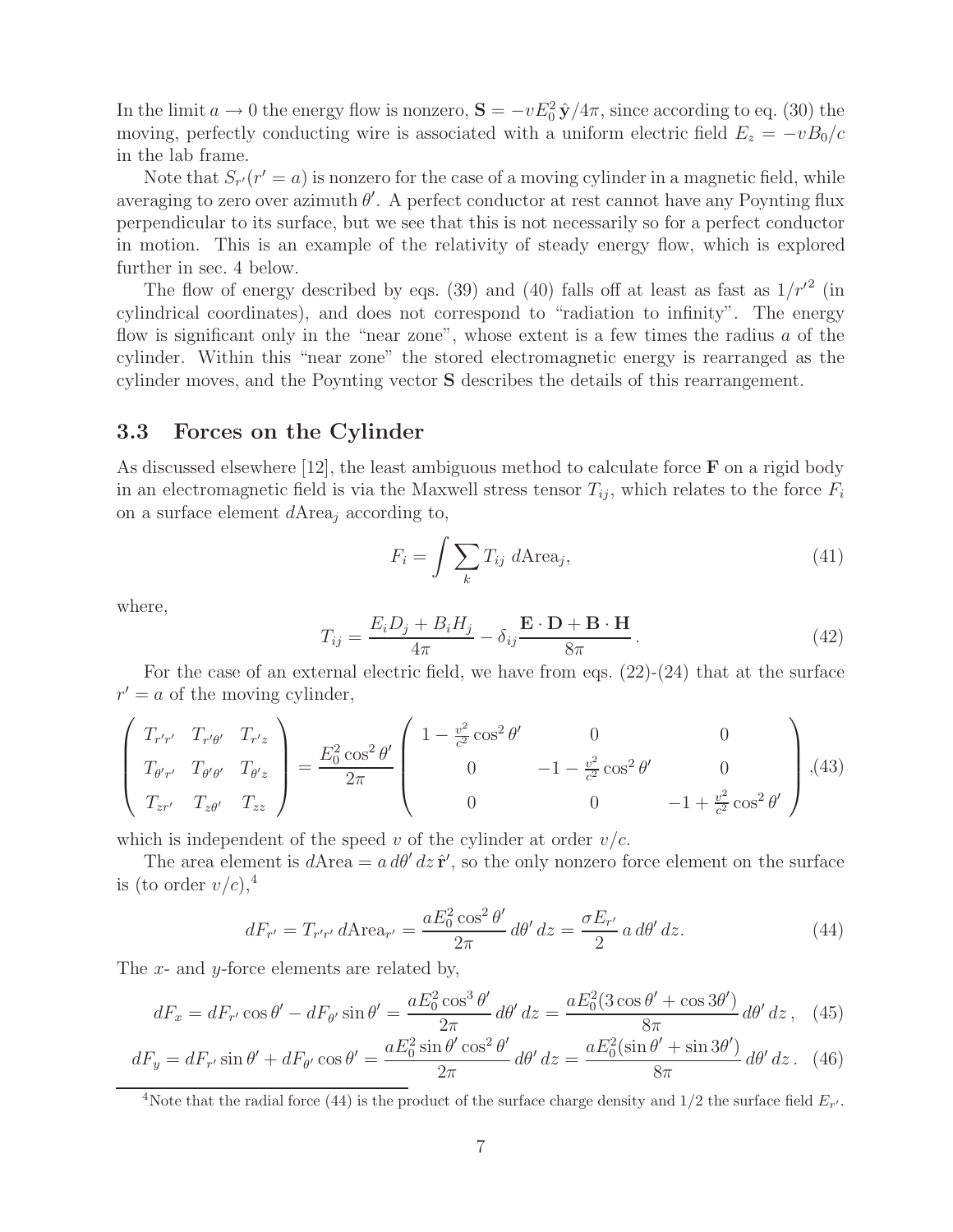Integrating over  $\theta'$ , we find that  $F_x = F_y = 0$ .

For the case of an external magnetic field, we have from eqs. (28)-(30) that at the surface  $r' = a$  of the moving cylinder,

$$
\begin{pmatrix}\nT_{r'r'} & T_{r'\theta'} & T_{r'z} \\
T_{\theta'r'} & T_{\theta'\theta'} & T_{\theta'z} \\
T_{zr'} & T_{z\theta'} & T_{zz}\n\end{pmatrix} = \frac{B_0^2 \sin^2 \theta'}{2\pi} \begin{pmatrix}\n-1 - \frac{v^2}{c^2} \sin^2 \theta' & 0 & 0 \\
0 & 1 - \frac{v^2}{c^2} \sin^2 \theta' & 0 \\
0 & 0 & -1 + \frac{v^2}{c^2} \sin^2 \theta'\n\end{pmatrix}, (47)
$$

which is independent of the speed v of the cylinder at order  $v/c$ .

The area element is  $dA$ rea =  $a d\theta' dz \hat{\mathbf{r}}'$ , so the only nonzero force element on the surface is (to order  $v/c$ )<sup>5</sup>

$$
dF_{r'} = T_{r'r'} d \text{Area}_{r'} = -\frac{aB_0^2 \sin^2 \theta'}{2\pi} d\theta' dz = -\frac{K_z B_{\theta'}}{2c} a d\theta' dz. \tag{48}
$$

The x- and y-force elements are related by,

$$
dF_x = dF_{r'}\cos\theta' - dF_{\theta'}\sin\theta' = \frac{aB_0^2\cos\theta'\sin^2\theta'}{2\pi}d\theta'dz = \frac{aB_0^2(\cos\theta' - \cos 3\theta')}{8\pi}d\theta'dz \,, \tag{49}
$$

$$
dF_y = dF_{r'}\sin\theta' + dF_{\theta'}\cos\theta' = \frac{aB_0^2\sin^3\theta'}{2\pi}d\theta'dz = \frac{aB_0^2(3\sin\theta' - \sin 3\theta')}{8\pi}d\theta'dz.
$$
 (50)

Integrating over  $\theta'$ , we find that  $F_x = F_y = 0$ .

Thus, no external force is required for uniform motion of a perfectly conducting cylinder through an external, static electric or magnetic field that is perpendicular to the axis of the cylinder.

# **4 Use of a Perfectly Conducting Cylinder in a Dynamo**

A conceptually simple dynamo consists of a perfectly conducting cylinder that slides with velocity  $v \hat{y}$  along a U-shaped track whose cross piece (of length l) is a resistive load R, subject to external magnetic field  $B_0 \hat{\mathbf{x}}$  as shown in the sketch below. For an interesting example of such a dynamo, see [13].



<sup>&</sup>lt;sup>5</sup>Note that the force (48) is the product of the surface current density and  $1/2$  the surface field  $B_{\theta}$ .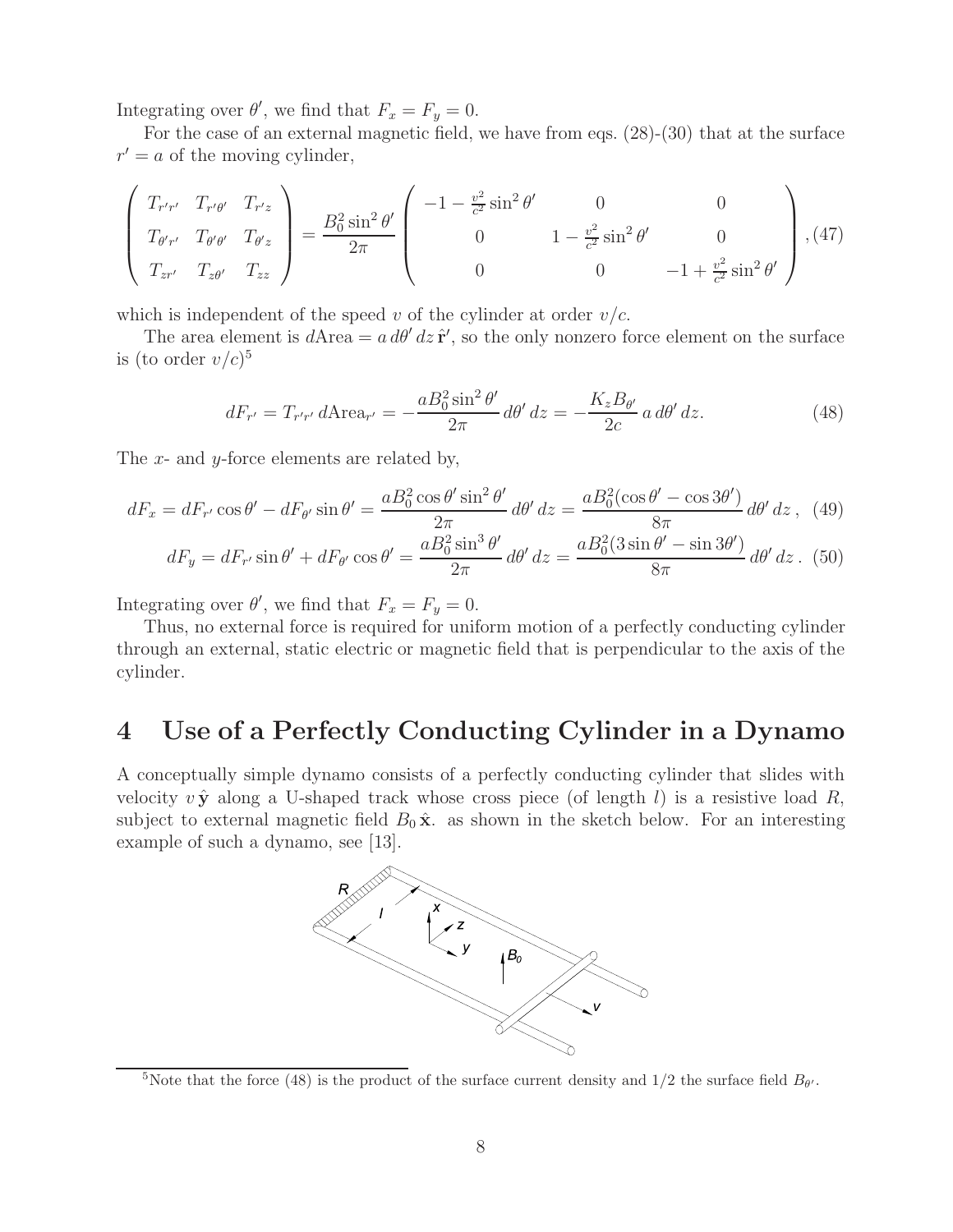The magnetic flux through this partially moving circuit increases linearly with time,  $\Phi_M = B_0 lvt$ , so application of Faraday's law<sup>6</sup> indicates that there should be an  $\mathcal{EMF} =$  $-B_0 \, \text{lv}/c$  around the circuit, which drives a clockwise current  $I = B_0 \, \text{lv}/cR$ .

The methods used in the preceding sections for a moving, perfectly conducting cylinder applies to this configuration, to a good approximation, if the length of the cross piece/load, and its distance from the moving conductor, are large compared to the radius a of the conductor. Then, the effect on the sliding bar of the magnetic field of the currents in the U can be neglected.

The z-component of the electric field along the surface of the sliding, perfectly conducting cylinder varies with azimuth as  $\sin^2 \theta'$  according to eq. (33), which vanishes at  $\theta' = \pi$  where the sliding cylinder contacts the U-shaped conductor. Hence, we might infer that there is no  $\mathcal{EMF} = \int E_z dl$  between the long conductors of the U, and no current flows in the circuit. However, this analysis does not agree with our expectation from Faraday's law.

Instead, we suppose that the field relevant for a calculation of the potential difference  $\Delta V = - \langle E_z \rangle l$  is the average electric field,  $\langle E_z \rangle = v B_0/c$ , along the perfectly conducting cylinder. Then,  $\Delta V = -vB_0 l/c$ , and the current in the resistor is in the  $+z$  direction with magnitude,

$$
I = \frac{vB_0 l}{cR} \,. \tag{51}
$$

This current flows throughout the circuit, and adds a surface current  $\Delta K_z = -I f(\theta')/\pi a$  to the moving cylinder (in the  $-z$  direction) for some even function  $f(\theta')$  that obeys  $\int_0^{2\pi} f(\theta') d\theta'$  $=\pi$ . As a result, there is an additional azimuthal magnetic field outside this cylinder, such that the nonzero components of the electric and magnetic fields at the surface of the cylinder are now, recalling eqs. (29)-(30) and (32), and that  $\mathbf{B}(r' = a^+) = (4\pi/c)\mathbf{K} \times \hat{\mathbf{r}}'$ ,

$$
B_{\theta'}(r'=a^+) = -2B_0 \sin \theta' - \frac{4If}{ac}, \qquad (52)
$$

$$
E_z(r' = a^+) = -\frac{vB_{\theta'}(r' = a^+) \sin \theta'}{c}, \qquad (53)
$$

as the total surface current density is,

$$
K_z = -\frac{cB_0 \sin \theta'}{2\pi} - \frac{If}{\pi a} = \frac{c}{4\pi} B_{\theta'}(r' = a^+).
$$
 (54)

The electric field does work on the surface current at the rate,

$$
P_E = l \int_0^{2\pi} a \, d\theta' \, K_z E_z = -\frac{alv}{4\pi} \int_0^{2\pi} d\theta' \, B_{\theta'}^2(r' = a^+) \sin \theta' = -\frac{4lvB_0I}{\pi c} \int_0^{2\pi} d\theta' \, f \sin^2 \theta', \tag{55}
$$

noting that f is an even function of  $\theta'$ .

 ${}^{6}$ See [14] for discussion of the use of Faraday's law for circuits with moving parts.

<sup>&</sup>lt;sup>7</sup>If  $R = 0$  such that the circuit consists entirely of perfect conductors, the magnetic field cannot enter the circuit as it would need a component perpendicular to the surface of the sliding bar to do so. See also footnote 2. Hence, there would be no  $\mathcal{EMF}$  and no net current flowing in the circuit in this case.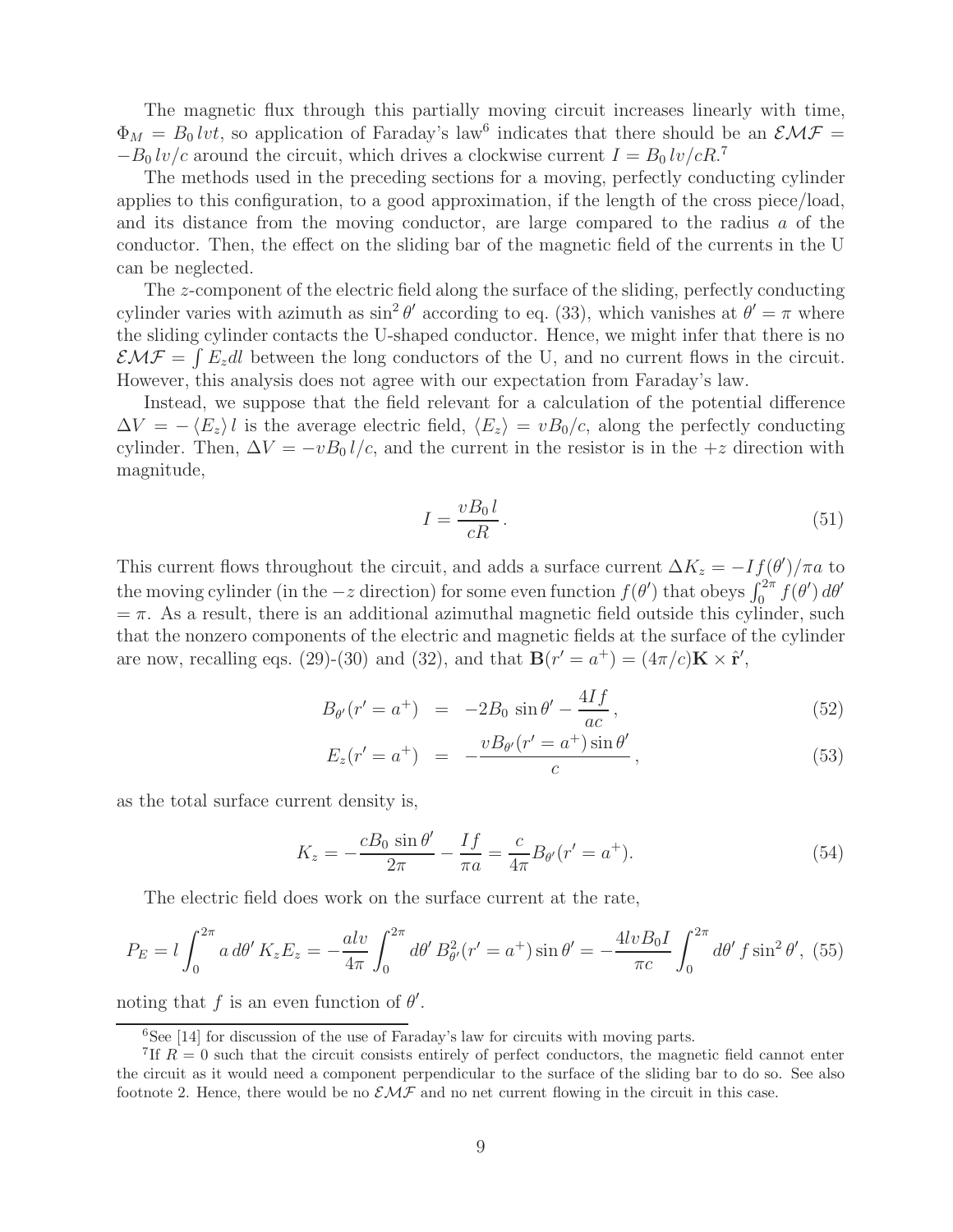The Poynting vector at the surface has only the radial component,

$$
S_{r'}(r'=a^+) = -\frac{c}{4\pi}E_zB_{\theta'} = \frac{v}{4\pi}B_{\theta'}^2(r'=a^+) \sin \theta'
$$
  
= 
$$
\frac{vB_0^2 \sin^3 \theta'}{\pi} + \frac{4vB_0If \sin^2 \theta'}{\pi ac} + \frac{4vI^2f^2 \sin \theta'}{\pi a^2c^2}.
$$
 (56)

The total power flowing off the moving cylinder is, noting that  $f(\theta')$  is an even function,

$$
P = l \int_0^{2\pi} S_{r'}(r' = a^+) a d\theta' = \frac{4lvB_0I}{\pi c} \int_0^{2\pi} f \sin^2 \theta' d\theta' = -P_E
$$
  
=  $I^2 R \begin{cases} 2 & (f = 1/2), \\ 1 & (f = \cos^2 \theta'), \end{cases}$  (57)

recalling eq. (51). With  $f = \cos^2 \theta'$  we have that  $P = I^2 R$ , as seems reasonable (while with  $f = 1/2$ , for azimuthally symmetric  $\Delta K_z$  as naïvely expected, we obtain  $P = 2I^2 R$ .)

Because of the surface current on the cylinder, it experiences a Lorentz force,

$$
\mathbf{F} = l \int_0^{2\pi} a \, d\theta' \frac{K_z \hat{\mathbf{z}}}{c} \times \frac{\mathbf{B}_{\theta'}}{2} = \frac{al}{8\pi} \int_0^{2\pi} d\theta' \left( 2B_0 \sin \theta' + \frac{4If}{ac} \right)^2 \hat{\mathbf{z}} \times (-\sin \theta' \hat{\mathbf{x}} + \cos \theta' \hat{\mathbf{y}})
$$
  
\n
$$
= -\frac{al}{8\pi} \int_0^{2\pi} d\theta' \left( 2B_0 \sin \theta' + \frac{4If}{ac} \right)^2 (\sin \theta' \hat{\mathbf{y}} + \cos \theta' \hat{\mathbf{x}}) = -\frac{2lB_0 I}{\pi c} \int_0^{2\pi} d\theta' f \sin^2 \theta' \hat{\mathbf{y}}
$$
  
\n
$$
= -\frac{P}{2v} \hat{\mathbf{y}}, \tag{58}
$$

noting that the average magnetic field on the surface current is  $1/2$  the magnetic field just outside the surface. To keep the cylinder in steady motion, some mechanical agent must provide an opposing force, which delivers energy into the system at rate,<sup>8</sup>

$$
P_{\text{mech}} = -F_y v = \frac{P}{2} = I^2 R \begin{cases} 1 & (f = 1/2), \\ 1/2 & (f = \cos^2 \theta'). \end{cases}
$$
 (59)

We expect that in the lab frame the mechanical force on the moving, perfectly conducting cylinder provides the power  $I^2R$  dissipated by the load resistor, which suggests that  $f =$ 1/2, *i.e.*, the additional current density  $\Delta K_z$  is azimuthally symmetric. But, then the *electromagnetic power* P *flowing off the cylinder is double the power dissipated in the load resistor, as if the system emits "radiation to infinity".*

Thus, the moving cylinder acts as a transducer of mechanical power to electromagnetic power, according to the above analysis in the lab frame.<sup>9</sup>

<sup>&</sup>lt;sup>8</sup>If we used the full field  $\mathbf{B}_{\theta}$  in the Lorentz-force calculation (59), rather than half this value, then use of  $f = \cos^2 \theta'$  would lead to  $P_{\text{mech}} = I^2 R$ , consistent with eq. (57). However, using the Maxwell stress tensor to calculate the force leads to  $T_{r'r'} = -B_{\theta'}^2/8\pi$  (neglecting the term in  $E_z^2 \propto B_{\theta'}^2 v^2/c^2$ ), which confirms the use of  $\mathbf{B}_{\theta'}/2$  in eq. (58).

 $9$ The currents in this problem are steady, but the magnetic flux through the circuit varies with time, so we expect an  $\mathcal{EMF}$  in the (moving) circuit according to a broad interpretations of Faraday's law. The resulting power dissipated in the resistor agreeably flows in the form of electromagnetic energy out from the surface of the sliding bar. But this analysis gives no microscopic picture of how that energy flow arises.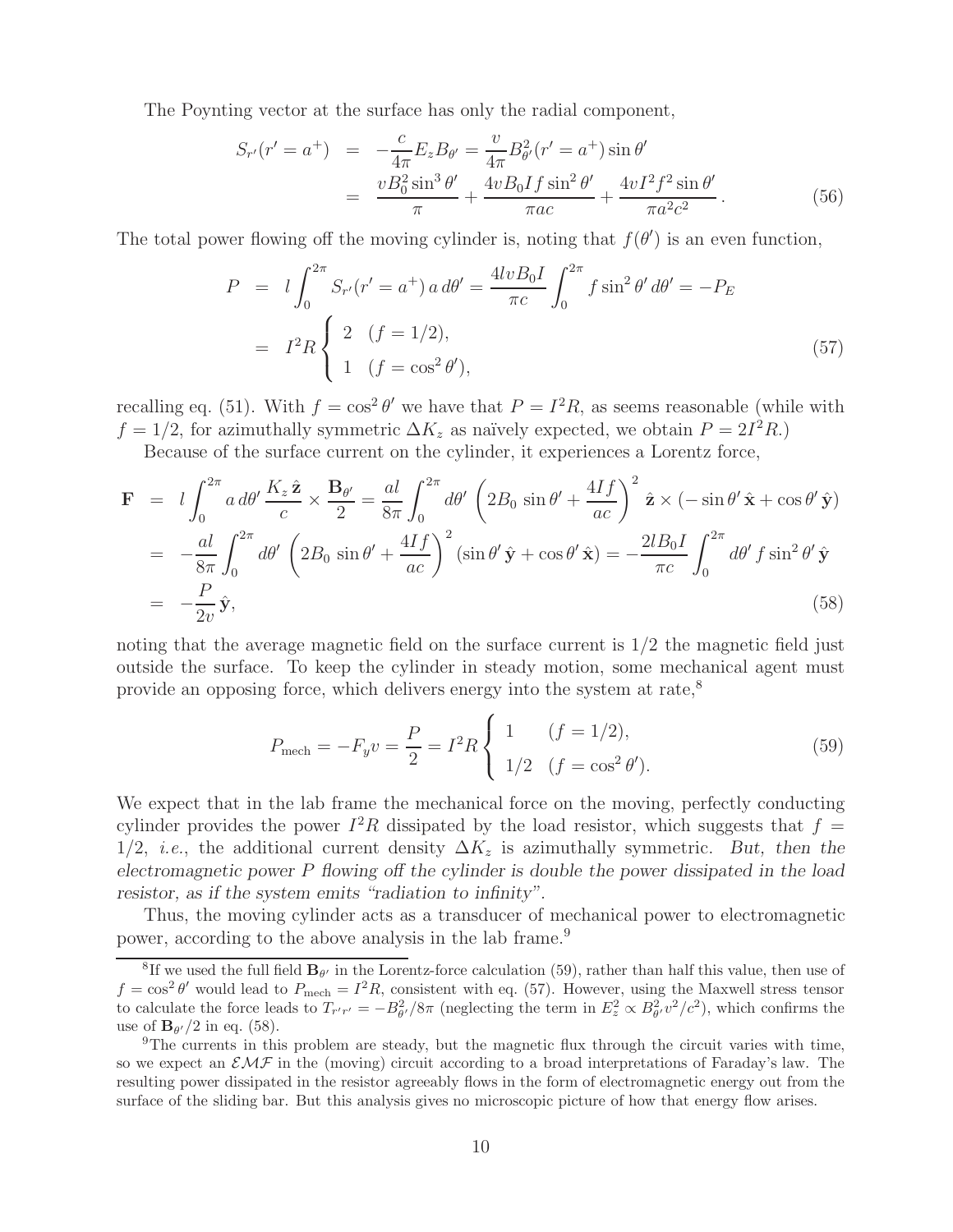The above analysis is almost, but not quite, satisfactory. Taking  $f = 1/2$ , corresponding *to azimuthally symmetric current* I *in the sliding bar, we have that the mechanical power equals the power*  $I^2R$  *dissipated in the load resistor. I would have expected that the power transferred from the conduction electrons to the electromagnetic fields would also be*  $I^2R$ , and that the power leaving the surface of the sliding bar would be  $I^2R$ . But instead these are both  $2I^2R$  – which doesn't make sense to me.

#### **4.1 Analysis in the Rest Frame of the Cylinder**

In the rest frame of the perfectly conducting cylinder it can have no electric field component along it surface, and in this frame the Poynting vector has no component perpendicular to the surface. Hence, in this frame we cannot say that the cylinder is the source/transducer of the power dissipated in the resistor.

Instead, we note that in the rest frame of the cylinder the magnet that provides the external field  $\mathbf{B}_0 = B_0 \hat{\mathbf{x}}$  has velocity  $-v \hat{\mathbf{y}}$ . This magnet exerts total force  $\mathbf{F}' = \mathbf{F} = F_y \hat{\mathbf{y}}$ on the cylinder, so there is a reaction force  $-\mathbf{F}'$  on the magnet. A mechanical force  $-(-\mathbf{F}')$ is required in the lab frame to keep the magnet at rest there, and in the rest frame of the cylinder this force does work on the moving magnet at rate  $-v\hat{\mathbf{y}} \cdot \mathbf{F}' = -vF_y = I^2R$ . Thus, in the rest frame of the cylinder, we are led to say that the magnet acts as the transducer of mechanical power to electromagnetic power. This is an example of the relativity of steady energy flow (also discussed in [16]).

## **Acknowledgment**

The author thanks Alan Boswell and Bruce Cragin for insightful e-discussions of this topic.

### **References**

- [1] V.V. Batygin and I.N. Toptygin, *Problems in Electrodynamics*, 2nd ed. (Academic Press, 1978), http://kirkmcd.princeton.edu/examples/EM/batygin\_78.pdf
- [2] G. Mrozynski and M. Stallein, *Electromagnetic Field Theory: A Collection of Problems* (Springer, 2013), http://kirkmcd.princeton.edu/examples/EM/myrozynski\_em\_03\_english.pdf
- [3] A.D. Abramov, *Eddy-Current Loss in a Rotating Magnetic Field*, Sov. Phys. J. **14**, 25 (1971), http://kirkmcd.princeton.edu/examples/EM/abramov\_spj\_14\_25\_71.pdf
- [4] R. Schäfer and C. Heiden, *Eddy Current Losses of Cylindrical Conductors Rotating in a Magnetic Field*, Appl. Phys. **9**, 121 (1976), http://kirkmcd.princeton.edu/examples/EM/schafer\_ap\_9\_121\_76.pdf
- [5] D.J. Groh and J.R. Dixon, Jr, *Torque induced on a conducting cylinder by a slowly rotating magnetic field*, J. Appl. Phys. **54**, 1135 (1983), http://kirkmcd.princeton.edu/examples/EM/groh\_jap\_54\_1135\_83.pdf